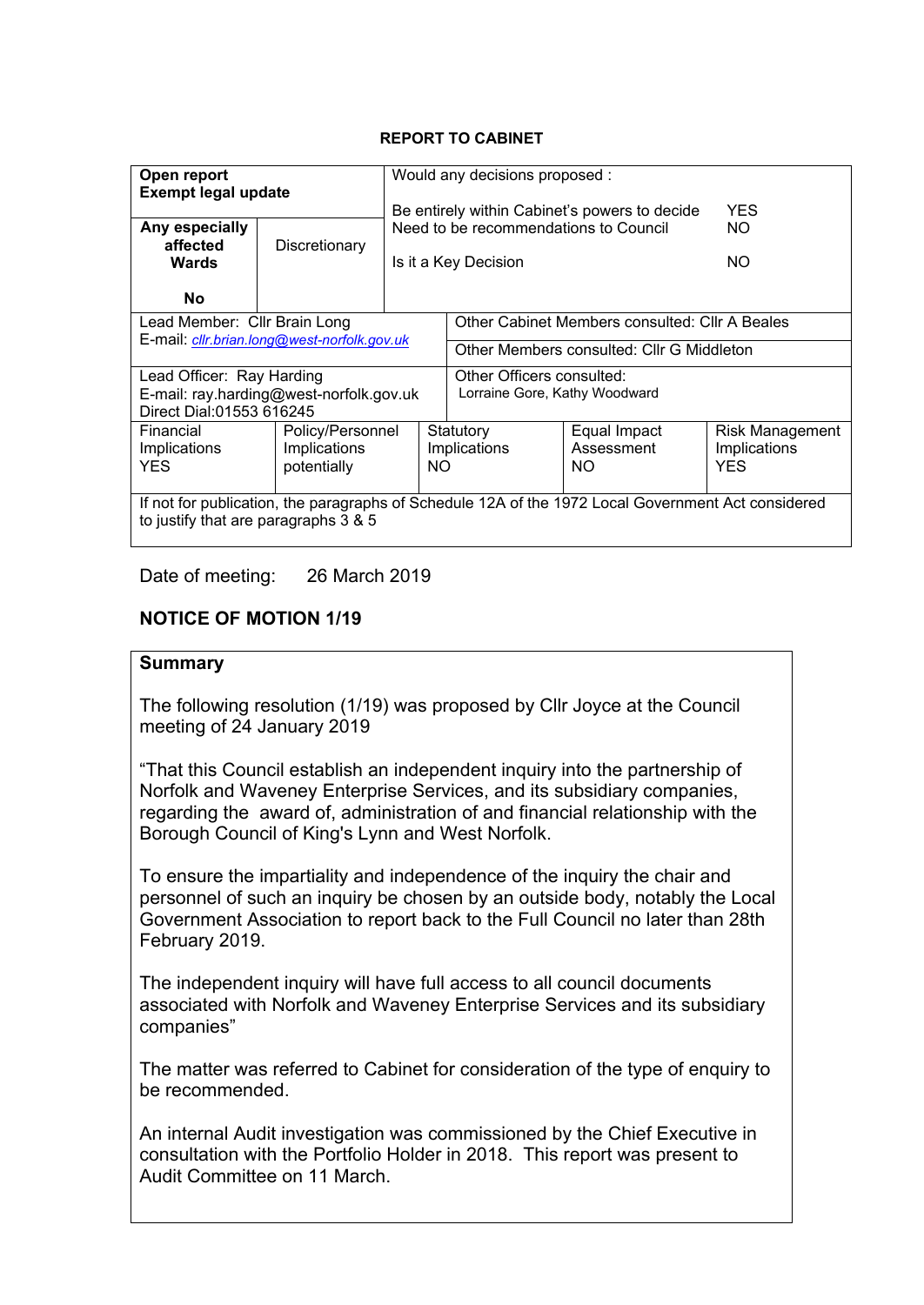#### **Recommendation**

1)Cabinet is recommended to defer consideration the proposal outlined in the Notice Of Motion from Cllr Joyce pending the outcome of the Special Council meeting.

2) Cabinet notes the conclusion of the Audit Committee and the resolutions set out below.

## **Reason for Decision**

To respond to the notice of motion referred to Cabinet by full Council

## **1 Background**

The above Notice of Motion was referred to Cabinet for consideration of the type of enquiry to be recommended.

An internal Audit investigation was commissioned by the Chief Executive in consultation with the Portfolio Holder in 2018. This report was present to Audit Committee on 11 March. Audit Committee agreed the following :-

**"RESOLVED:** 1) Eastlaw does provide a redacted version of the report for the Council with reasons for redactions, as soon as possible.

2) A cross party working group be established to consider the report, lessons learnt and a way forward and report back to the Audit Committee.

3) The Major Projects Board does establish a report mechanism to enable the Audit Committee to monitor major projects and identify any steps or action required and commence a programme of reviewing each of the large scale projects currently underway."

It is important to be aware that this matter is ongoing in terms of both the transfer of the building to the Borough Council, agreement to arrangements for the repayment of any residual sum due to the Borough Council.

Cabinet may consider it prudent to consider the views of the Audit Committee but also to await the final resolution of matters pertaining to the KLIC building prior to reaching a determination on the proposal put forward by Cllr Joyce.

A special meeting of the Council has been called by Councillor Moriarty under standing order 4.4, with the required number of supporters, on this subject matter. This meeting is taking place immediately following the Cabinet meeting.

## **2 Financial Implications**